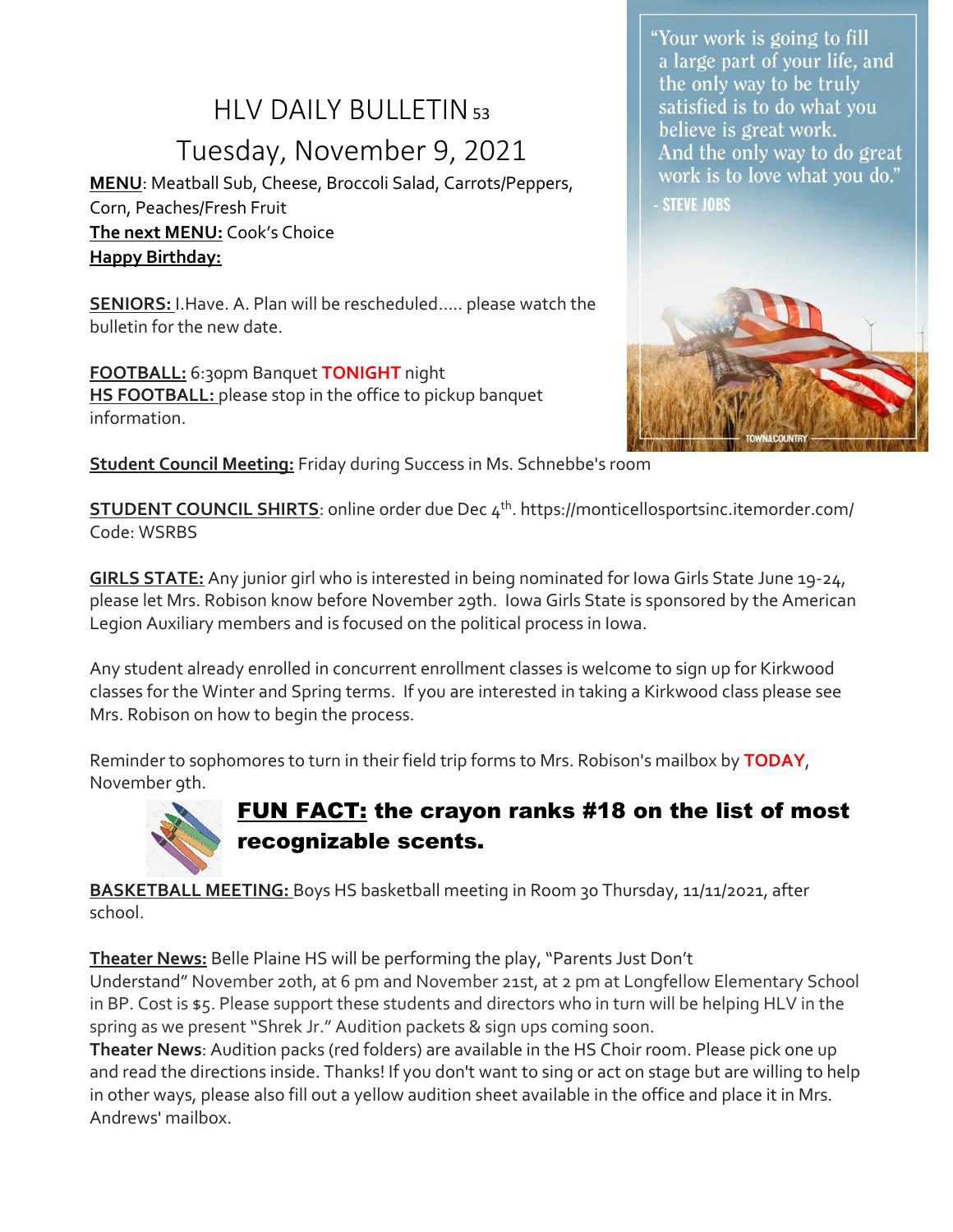#### **SILVER CORD OPPORTUNITIES:**

\*Need to earn a couple hours doing something new? Please volunteer to help with a Girl Scout meeting after school on November 15 &/or November 29. Please see Mrs. Long for more information.

 $*$  the Warrior Recreation Department is looking for volunteers to help on November 14th at the youth basketball games? They can email [warriorrecreationdepartment@gmail.com](mailto:warriorrecreationdepartment@gmail.com) or contact Carolyn at 563-357-3536.



 Even if you are on the right track, you will get run over if you just sit there. -Will Rogers

**JH CHEERLEADERS:** Please turn in your uniforms ASAP.

*What kind of photos will you find on a turtle's phone? …… shell-fies.* 



**Colleges/Universities coming to HLV TODAY** Tuesday, Nov 9 during Success University of Iowa

**BAND/CHOIR:** This week is a CHOIR Friday. Lessons are Week A. **Jazz Band** - Mon. & Wed. Arrive at 7:10; Downbeat at 7:15, **Jazz Choir** - Begins this week! Tues. & Thurs. @ 7:15

**FOOD PANTRY**: open the  $2^{nd}$  and  $4^{th}$  Thursdays each month. 5:00pm to 6:30pm. Volunteers welcome. NOTE: in NOVEMBER & DECEMBER the food bank will be open the 2<sup>nd</sup> & 3<sup>rd</sup> Thursdays of the month due to holidays.



**ON THIS DAY IN HISTORY**: In 1967, NASA launches Apollo 4 into orbit with the first successful test of a Saturn V rocket.

### VICTOR PUBLIC LIBRARY EVENTS:

\*Wednesday, November 17, from 2:30-4:00 - Crafternoon! Crystal can be reached at 319-310-8312. This is an activity geared for K-6 grade students, but middle or high school aged youth looking for volunteer hours are also welcome.